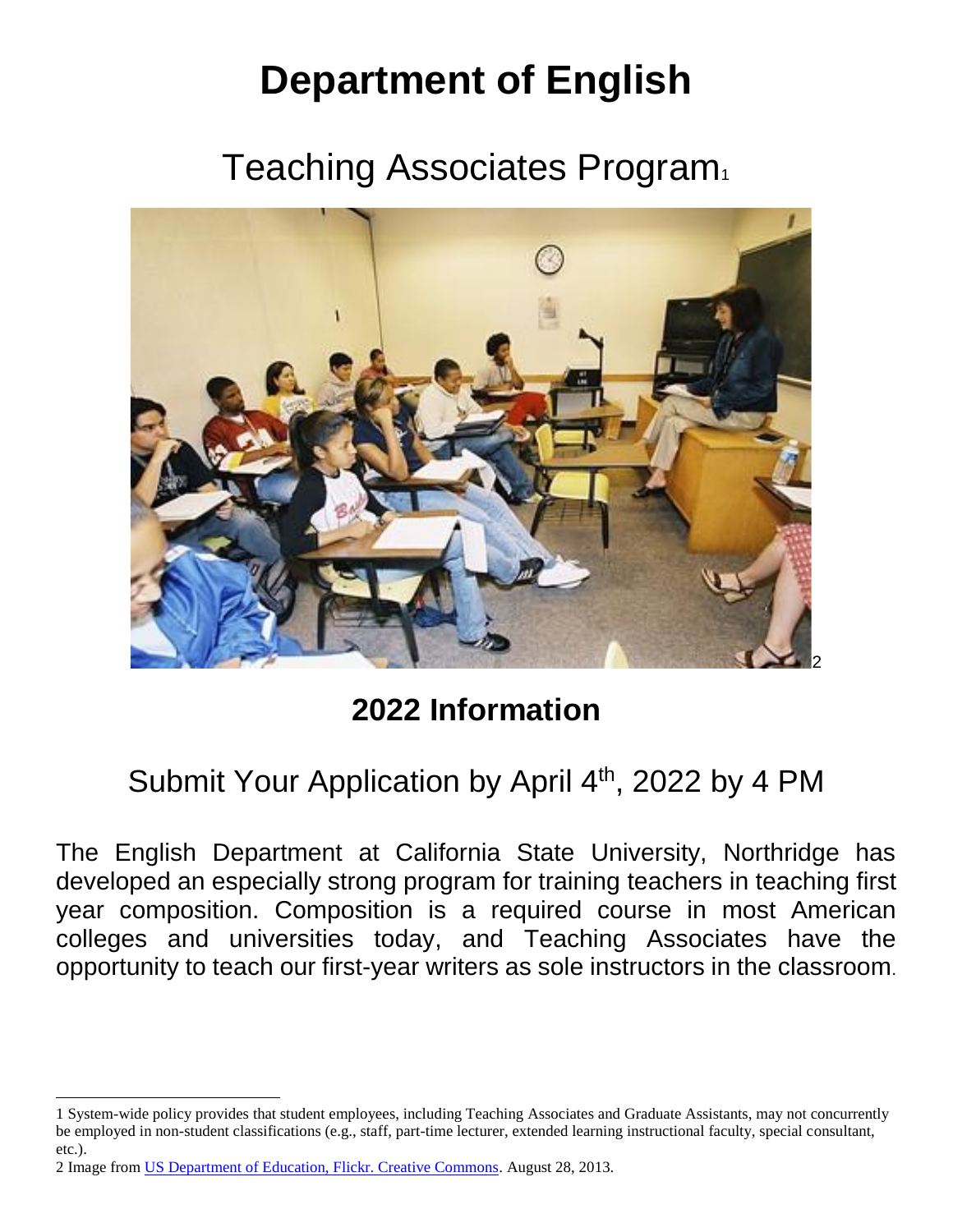#### **Q:** Who's eligible for the program?

- **A**: Graduate students are eligible if they have completed one or more of the following:
	- ENGL 525WS (or equivalent course in Composition Studies)
	- Two Semesters of Work as a Supplemental Instructor
	- One year of previous experience teaching at the high school level

You can be *conditionally* classified when you apply; you *must* be a classified MA student to begin teaching.

- **Q:** How do I apply?
- **A**: Notices for application are posted on the English Department website and announced in graduate classes. They can also be obtained from **[Heidi Jorgenson](about:blank)** or **[online](about:blank)**. Submission packets will be accepted until 4pm on the April  $4<sup>th</sup>$  deadline.
- **Q:** What materials should I submit?
- **A**: A full listing of submission materials follows on the next page.
- **Q:** What experiences are preferred?
- **A**: There are multiple pathways to joining the TA Program. It is helpful to have had some background in working with students, such as tutoring or teaching. Having worked for two semesters either as a Supplemental Instructional Leader in the Stretch Composition Program or as a tutor in the Learning Resource Center for two semesters are both very useful experiences. Some of you may already have taught in high schools, or you may have taken courses that provide background in Rhetoric and Composition, such as English 525WS
- **Q:** What happens once I am accepted as a Teaching Associate?
- **A**: Before fall classes begin, there will be paid workshops that acquaint you with CSUN's first-year composition curriculum. The dates and times for these workshops are **5/26 (9-11, 12-2); 5/27 (9-11, 12- 2); 6/1 (9-11, 12-2); 6/2 (10-12, 1-2) and 8/23 (9-12, 1-3).** These workshops not only provide you with a sample syllabus and writing assignments, but they also help you prepare classroom lessons and learn strategies for teaching online and assessing writing. You will then begin teaching English 115, Approaches to University Writing.

During the fall, you will receive support from a mentor professor who will meet with you every other week**,** observe your class, review your grading, and provide helpful feedback for new TAs on a variety of classroom related topics. The mentoring professor will also create an online discussion board for optional continued conversations.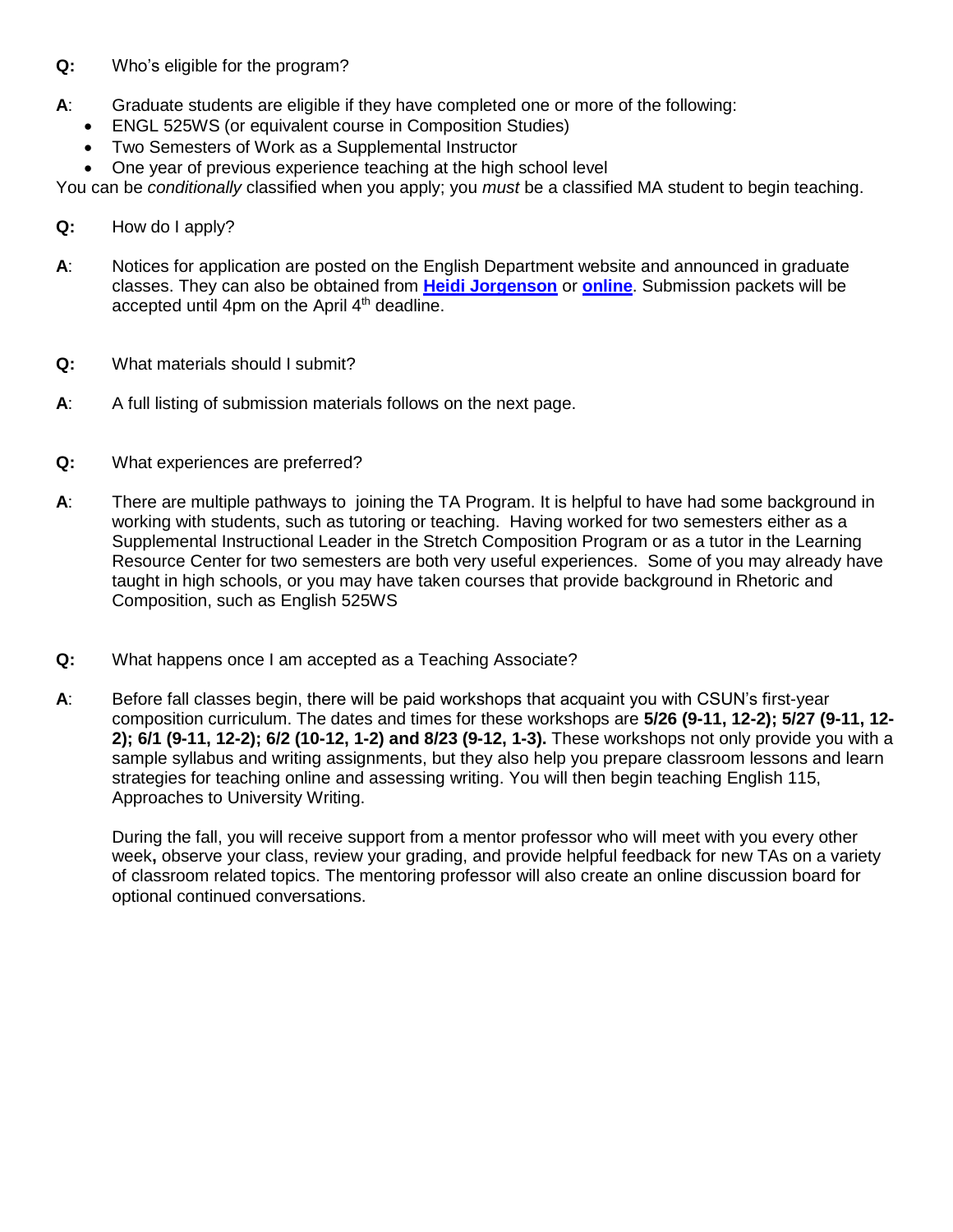| April 4 <sup>th</sup>                    | Submit Completed Application by 4 PM                                                                                 |  |  |  |  |
|------------------------------------------|----------------------------------------------------------------------------------------------------------------------|--|--|--|--|
| April 5 <sup>th</sup> -8 <sup>th</sup>   | Materials will be reviewed<br>Candidates selected for interviews will receive scheduling queries<br>during this time |  |  |  |  |
| April 11 <sup>th</sup> -14 <sup>th</sup> | Candidates interviewed                                                                                               |  |  |  |  |
| April 19th                               | Notification of application status                                                                                   |  |  |  |  |

#### ●●●●●●●●●●●●●●●●●●●●●●●●●●●●●●●●●●●●●●●●●●●●●●●●●●●●●● **Application**

Eligible candidates should submit their application packets via email to Heidi Jorgenson [\(Heidi.Jorgenson@csun.edu\)](about:blank) by 4pm on April 4<sup>th</sup>. The packets should contain the following:

- 1. A professional cover letter of intent which includes your graduate status, GPA, MA option, and reasons for wanting to be a TA in the English Department at CSUN.
- 2. A curriculum vitae which adheres to the format outlined below:

*Name / address, / telephone number(s) / email / student ID*

- Educational background (post-secondary institutions attended, degrees/majors, and list of courses taken at CSUN
- Area(s) of interest in English Studies
- Work experience (especially any past jobs in teaching or tutoring)
- Scholarly or relevant activities (e.g. conferences attended, publications, organizational affiliations, special awards or accomplishments
- 3. Three (3) brief letters of recommendation (i.e. from current/former professors, supervisors, coworkers, etc.). Applicants can submit either the recommendation form or a formal letter; a complete application (including all three letters) must be submitted for consideration to the Teaching Associate Program. Recommendations should be mailed directly to Heidi Jorgenson at [Heidi.Jorgenson@csun.edu](about:blank)
- 5. A completed Interview Grid (next page).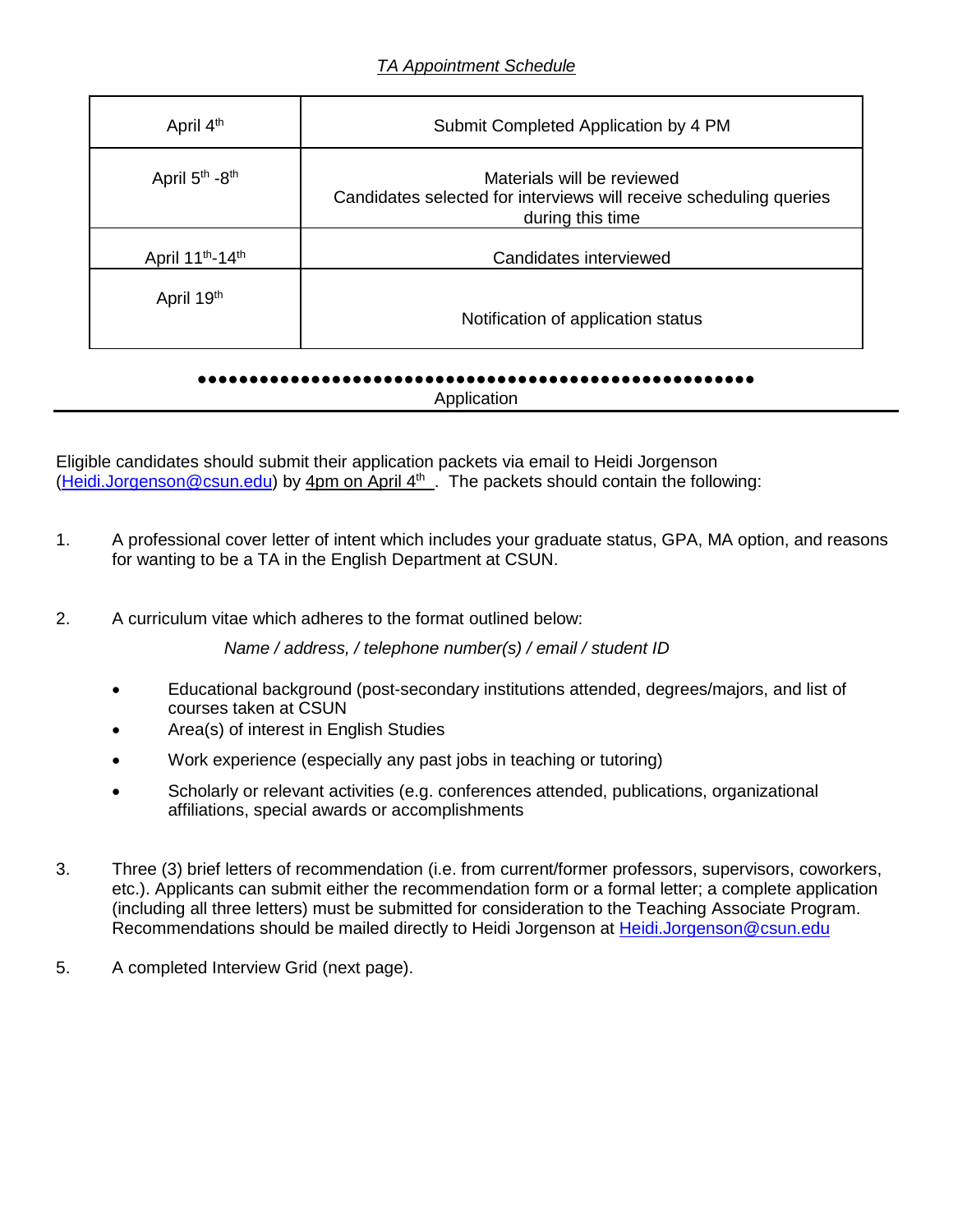#### INTERVIEW GRID (2021-2022)

Name of Applicant: \_\_\_\_\_\_\_\_\_\_\_\_\_\_\_\_\_\_\_\_\_\_\_\_\_\_\_\_\_\_\_\_\_\_\_\_\_\_\_\_\_\_\_\_\_\_\_\_\_\_\_\_\_\_\_\_

Applicant's CSUN ID: \_\_\_\_\_\_\_\_\_\_\_\_\_\_\_\_\_\_\_\_\_\_\_\_\_\_\_\_\_\_\_\_\_\_\_\_\_\_\_\_\_\_\_\_\_\_\_\_\_\_\_\_\_\_

Please indicate dates and times when you would *NOT* be available for an interview with the Director of Composition.

|       | Monday<br>4/11          | Tuesday<br>4/12 | Wednesday<br>4/13       | Thursday<br>4/14 |
|-------|-------------------------|-----------------|-------------------------|------------------|
| 9:00  |                         |                 |                         |                  |
| 9:30  |                         |                 |                         |                  |
| 10:00 |                         |                 |                         |                  |
| 10:30 |                         |                 |                         |                  |
| 11:00 |                         |                 |                         |                  |
| 11:30 |                         |                 |                         |                  |
| 12:00 | <b>Not</b><br>Available |                 | <b>Not</b><br>Available |                  |
| 12:30 | <b>Not</b><br>Available |                 | <b>Not</b><br>Available |                  |
| 1:00  | <b>Not</b><br>Available |                 | <b>Not</b><br>Available |                  |
| 1:30  | <b>Not</b><br>available |                 | <b>Not</b><br>available |                  |
| 2:00  |                         |                 |                         |                  |
| 2:30  |                         |                 |                         |                  |
| 3:00  |                         |                 |                         |                  |
| 3:30  |                         |                 |                         |                  |
| 4:00  |                         |                 |                         |                  |
| 4:30  |                         |                 |                         |                  |
| 5:00  |                         |                 |                         |                  |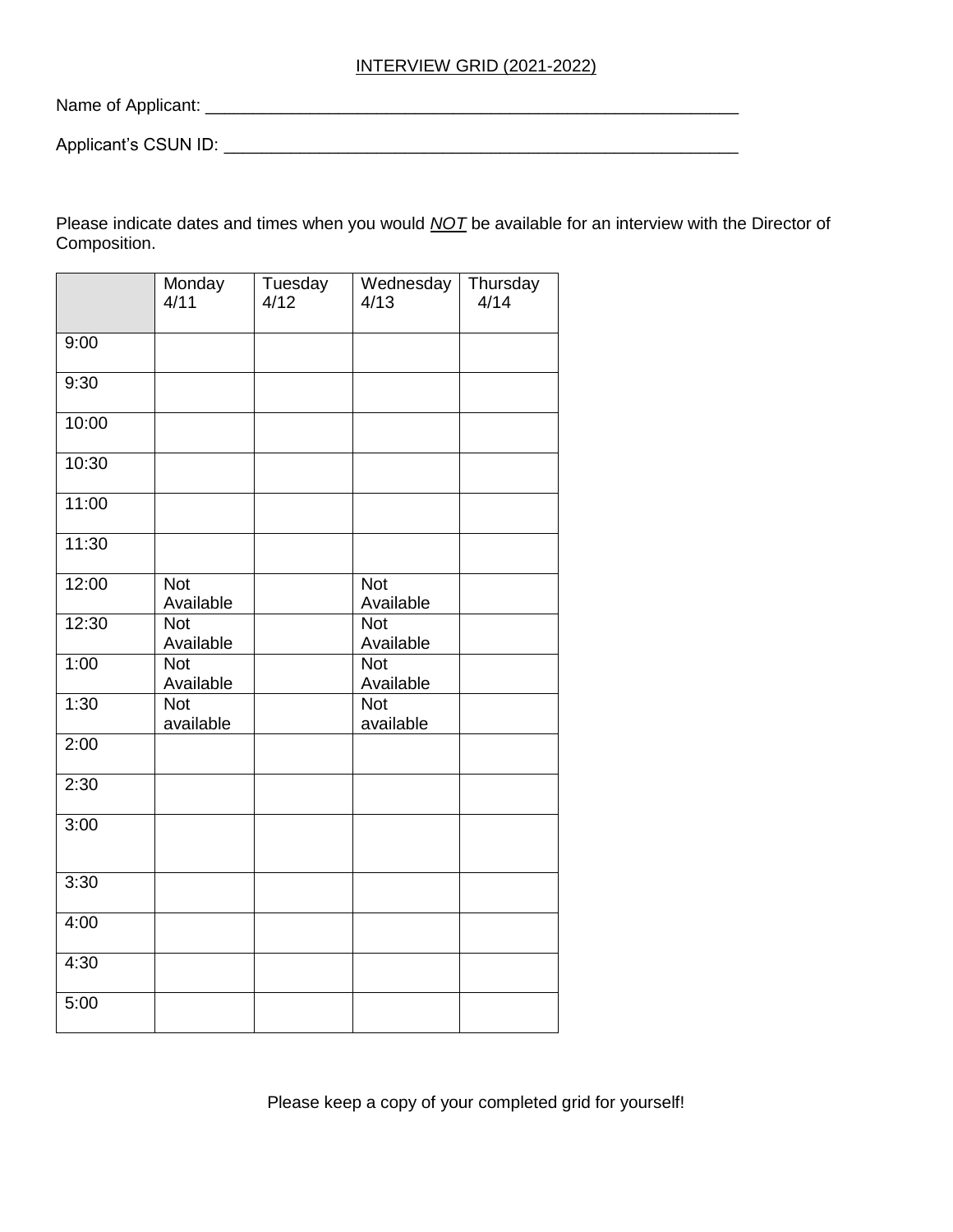### **Recommendation Form for Teaching Associate Applicants**

*TO: \_\_\_\_\_\_\_\_\_\_\_\_\_\_\_\_\_\_\_\_\_\_\_\_\_\_\_\_\_\_\_\_\_\_\_\_\_\_\_\_\_\_\_\_\_\_\_\_\_\_\_\_\_\_\_\_\_\_\_\_\_\_\_\_\_\_\_\_\_\_\_\_\_\_\_\_\_\_*

 *(Name of the Person Making the Recommendation)*

*I have applied to be a TA during FALL 2022. May I list you as a faculty reference? If so, please answer the following questions and add any additional, brief comments in the space provided. ALL your responses will be kept confidential.* Thank you for your assistance.

Name of TA Applicant: \_\_\_\_\_\_\_\_\_\_\_\_\_\_\_\_\_\_\_\_\_\_\_\_\_\_\_\_\_\_\_\_\_\_\_\_\_\_\_\_\_\_\_\_\_

Please send this form to Heidi Jorgenson at [Heidi.jorgenson@csun.edu](about:blank)

How well do you know this student?

| undergraduate course:<br>graduate course:<br>independent study(ies):                                                       |   |                |   |   |   | one course<br>one course<br>undergrad | more than one course<br>more than one course<br>graduate level |  |  |  |  |
|----------------------------------------------------------------------------------------------------------------------------|---|----------------|---|---|---|---------------------------------------|----------------------------------------------------------------|--|--|--|--|
| I highly recommend this student for the TA training program:                                                               |   |                |   |   |   |                                       |                                                                |  |  |  |  |
| Very Highly                                                                                                                | 1 | $\overline{2}$ | 3 |   | 4 | 5                                     | Not At All                                                     |  |  |  |  |
| I believe this student can become a teacher who is:                                                                        |   |                |   |   |   |                                       |                                                                |  |  |  |  |
| Attentive to detail                                                                                                        | 1 | $\overline{2}$ | 3 |   | 4 | 5                                     | Inattentive to detail                                          |  |  |  |  |
| Creative/Imaginative                                                                                                       | 1 | $\overline{2}$ | 3 |   | 4 | 5                                     | Regimented                                                     |  |  |  |  |
| Open to Criticism                                                                                                          | 1 | $\overline{2}$ | 3 |   | 4 | 5                                     | Unable to take criticism                                       |  |  |  |  |
| Organized                                                                                                                  | 1 | $\overline{2}$ | 3 |   | 4 | 5                                     | Disorganized                                                   |  |  |  |  |
| Cooperative with others                                                                                                    | 1 | $\overline{2}$ | 3 |   | 4 | 5                                     | Uncooperative                                                  |  |  |  |  |
| Responsible                                                                                                                | 1 | $\overline{2}$ | 3 |   | 4 | 5                                     | Irresponsible                                                  |  |  |  |  |
| Articulate with ideas                                                                                                      | 1 | $\overline{2}$ | 3 |   | 4 | 5                                     | Inarticulate                                                   |  |  |  |  |
| A strong writer                                                                                                            | 1 | $\overline{2}$ | 3 |   | 4 | 5                                     | A weak writer                                                  |  |  |  |  |
| Committed to undergrads                                                                                                    | 1 | $\overline{2}$ | 3 |   | 4 | 5                                     | Not committed                                                  |  |  |  |  |
| A positive leader                                                                                                          | 1 | $\overline{2}$ | 3 |   | 4 | 5                                     | Not leadership material                                        |  |  |  |  |
| Willing to learn technology                                                                                                | 1 | $\overline{2}$ | 3 |   | 4 | 5                                     | Resistant to technology                                        |  |  |  |  |
| Wise with time management 1                                                                                                |   | $\overline{2}$ | 3 |   | 4 | 5                                     | Prone to over-commitment                                       |  |  |  |  |
| Self-disciplined                                                                                                           | 1 | $\overline{2}$ | 3 |   | 4 | 5                                     | Easily stressed                                                |  |  |  |  |
| Able to set priorities                                                                                                     | 1 | 2              | 3 |   | 4 | 5                                     | Unable to prioritize                                           |  |  |  |  |
| In comparison to other students I've known to participate in the TA training program, this student has potential<br>to be: |   |                |   |   |   |                                       |                                                                |  |  |  |  |
| One of the best                                                                                                            | 1 | $\overline{2}$ | 3 | 4 | 5 |                                       | Undistinguished                                                |  |  |  |  |

Additional Comments:

*(Please include any information that the interviewers and Composition Committee should know):*